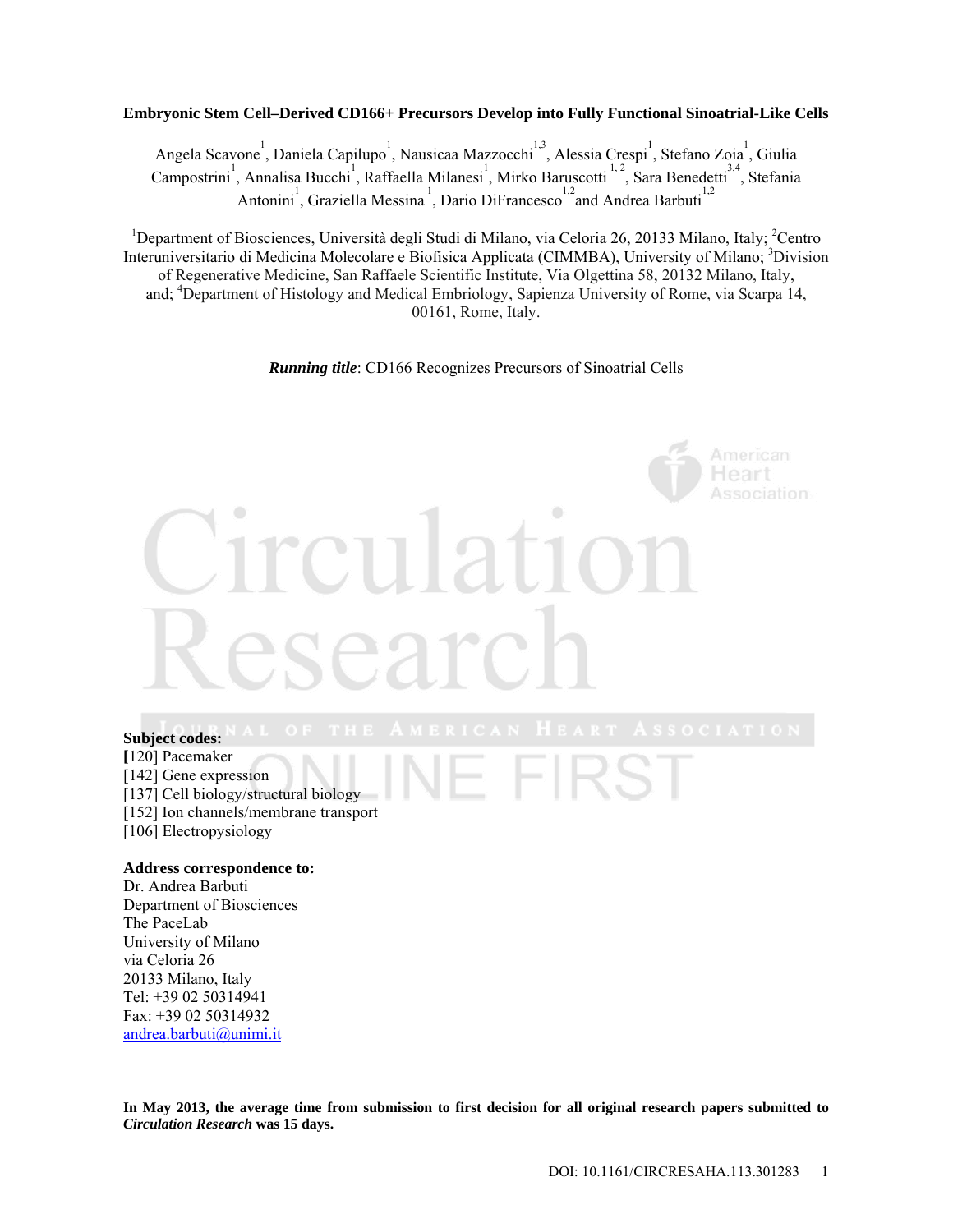# **ABSTRACT**

*Rationale*: A cell-based biological pacemaker is based on the differentiation of stem cells and the selection of a population displaying the molecular and functional properties of native sinoatrial node (SAN) cardiomyocytes. So far such selection has been hampered by the lack of proper markers. CD166 is specifically but transiently expressed in the mouse heart tube and sinus venosus, the prospective SAN.

*Objective:* We have explored the possibility to use CD166 expression for isolating SAN progenitors from differentiating embryonic stem cells (ESCs).

*Methods and Results:* We found that in E10.5 mouse hearts CD166 and HCN4, a marker of the pacemaker tissue, are co-expressed. Sorting ESCs for CD166 expression at differentiation day 8, selects a population of pacemaker precursors. CD166+ cells express high levels of genes involved in SAN development (Tbx18, Tbx3, Isl-1, Shox2) and function (Cx30.2, HCN4, HCN1, Cav1.3) and low levels of ventricular genes (Cx43, Kv4.2, HCN2, Nkx2.5). In culture, CD166+ cells form an autorhythmic syncytium composed of cells morphologically similar to and with the electrophysiological properties of murine SAN myocytes. Isoproterenol increase (+57%) and acetylcholine decreases (-23%) the beating rate of CD166-selected cells which indeed express the  $\beta$ -adrenergic and muscarinic receptors. In co-cultures, CD166-selected cells are able to pace neonatal ventricular myocytes at a rate faster than their own. Furthermore, CD166+ cells have lost pluripotency genes and do not form teratomas *in vivo*. Heart

*Conclusions:* We demonstrated for the first time the isolation of a non-teratogenic population of cardiac precursors able to mature and form a fully functional SAN-like tissue.

### **Keywords:**

Cardiac progenitor cells, pacemaker, sinoatrial node, embryonic stem cells, HCN channels.

# **Nonstandard Abbreviations and Acronyms:**

- SAN sinoatrial node iPSC induced pluripotent stem cells EBs embryoid bodies Iso Isoproterenol Ach acetylcholine
- *BrdU* Bromodeoxyuridine
- nLacZ nuclear LacZ
- cav3 caveolin-3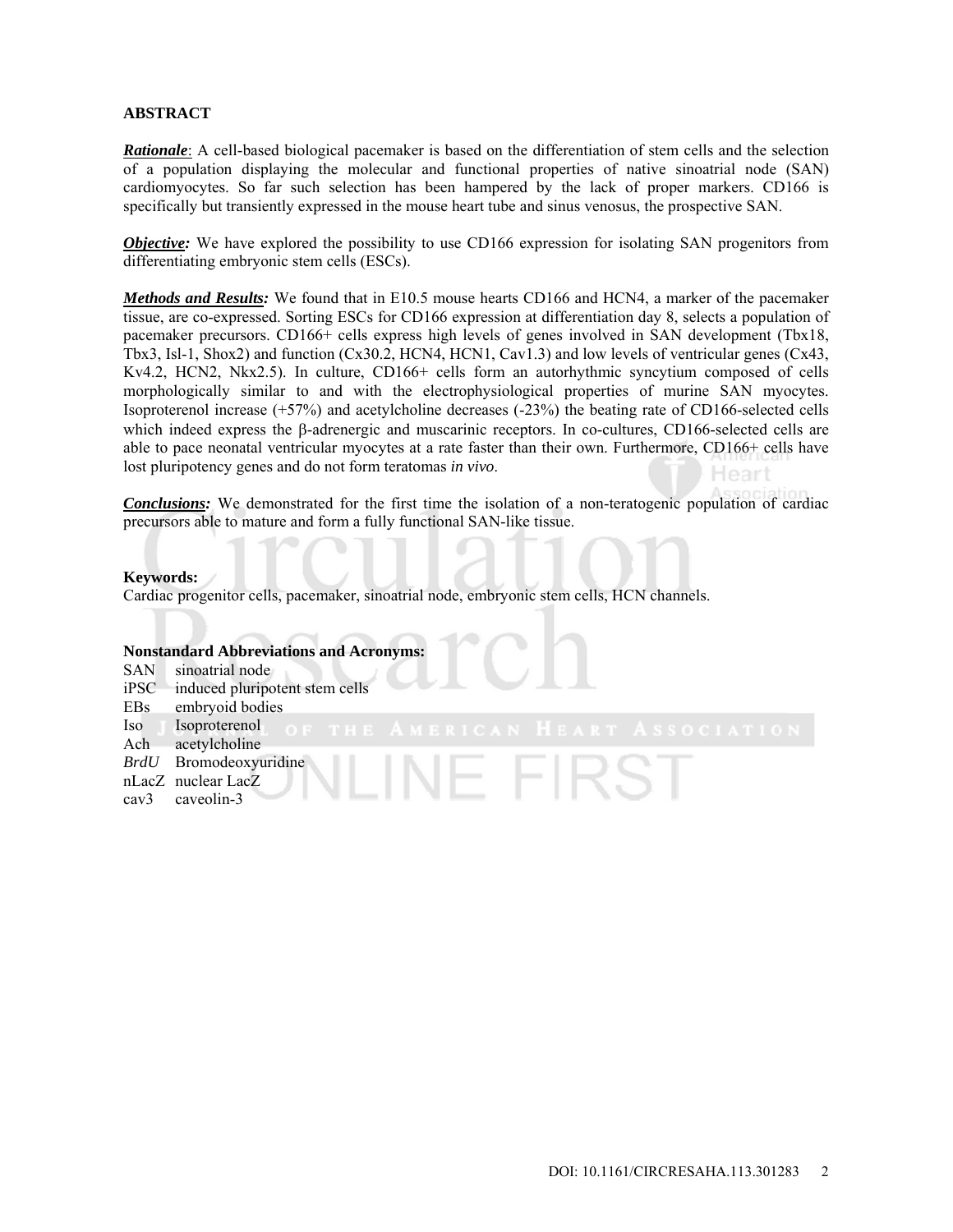### **INTRODUCTION**

The sinoatrial node (SAN) is the natural pacemaker of the heart. Pacemaker cells are specialized myocytes, lacking a stable resting potential, which at the end of an action potential generate a diastolic or "pacemaker" depolarization that drives the membrane potential slowly up to the threshold for firing the next action potential.

In the last two decades, the increasing implantation rate of electronic pacemakers has been primarily due to isolated sinus node dysfunction.<sup>1</sup>With the increasing population ageing, dysfunctions of the conduction tissue, which may trigger threatening arrhythmias, are expected to become more and more common.

With the advent of gene- and cell-based therapeutic approaches, researchers have focused their efforts to the development of a biological pacemaker, that is a cellular substrate able to connect to and induce ectopic spontaneous activity in the host tissue.<sup>2,3</sup> Ideally, a biological pacemaker should be composed of cells identical to SAN cardiomyocytes. Cells with pacemaking properties may be generated from pluripotent stem cells (embryonic stem cells, ESCs and induced pluripotent stem cells, iPSC).<sup>4-7</sup> Unfortunately, the high selfrenewal capacity and plasticity of pluripotent stem cells, which make them interesting for regenerative purposes, represent their greatest disadvantages mainly because these features imply a high teratogenic potential. There is evidence though that in vitro cell commitment/differentiation of ESCs, would eliminate the risk of teratoma formation.<sup>5,8</sup> Association

A limiting step in sight of developing therapeutic applications using pluripotent stem cells consists in the isolation of a homogeneous population of cells with the desired phenotype. We and others have for example shown that mouse ESCs differentiate into cardiomyocytes with the molecular and functional features of mature pacemaker cells; these cells are nonetheless scarce in number and interspersed with other cell types. <sup>4,9</sup> So far, most of the approaches used to isolate cardiomyocytes from pluripotent stem cells involved their genomic modification with reporter genes,<sup>9,10</sup> which makes these cells hardly suitable for future clinical applications. Alternative selection methods are hampered by the lack of specific extracellular cardiac markers exploitable for cell sorting. There are however data showing that CD166 is specifically but transiently expressed in the developing mouse heart, including the sinus venosus <sup>11,12</sup> the region from which the SAN develops and that CD166 can be used to enrich human ESCs in immature cardiomyocytes.<sup>13</sup> This evidence has led us to hypothesize that CD166 expression, could represent a suitable marker to select, at a specific differentiation stage, precursors of pacemaker cardiomyocyte.

In this work we have developed a protocol to isolate a population of CD166+ pacemaker precursors from differentiating murine ESCs, and we have shown that these cells develop into a spontaneously beating layer of cells expressing many of the molecular and functional markers characterizing the mature SAN cells.

#### **METHODS**

Detailed Methods are available in the Online Data supplement.

The procedures employed in this work conform to National and European directives for the care and use of laboratory animals (D.L. 116/1992; 86/609/CEE). Animal protocols were reviewed and approved both by the local Institutional Review Board and by the Italian Ministry of Health.

#### *ESCs culture and differentiation.*

Mouse ESCs (D3 line, ATCC, and CGR8 line) were grown and differentiated as embryoid bodies (EBs) as previously described<sup>4</sup>.

#### *Flow cytometry sorting.*

For flow cytometry analysis and sorting, 6, 8, 10, and 15 day-old EBs were collected, enzymatically and mechanically dissociated and incubated with the fluorophore-conjugated antibodies following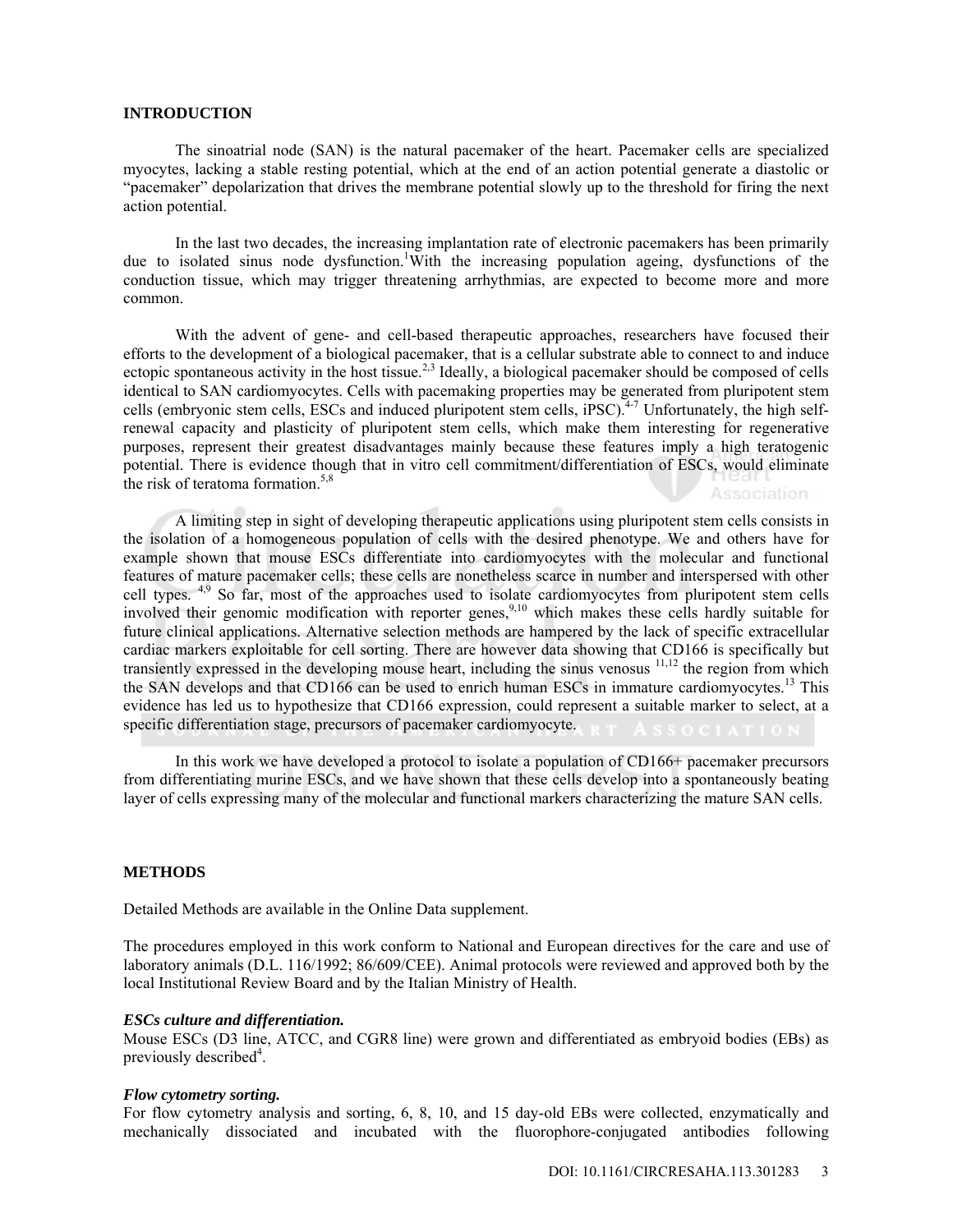manufacturer's instruction. Analyses were carried out either soon after the sorting procedure or after 24h of cell re-aggregation.

### *Quantitative (q)RT-PCR***.**

Gene expression was quantified by qRT-PCR (Line-GeneK, Bioer) using SYBER<sup>®</sup> Premix Ex Taq<sup>™</sup> II (Takara), 50 ng of cDNA and 500 nmol/L of primers (for primers see online Table I). Data are expressed as  $2<sup>ACt</sup>$  x 100. Due to the large range of values among the populations, statistical analysis was performed on the logarithm of  $2^{-\Delta Ct}$  x 100.

# *Electrophysiology.*

Spontaneous action potentials were recorded by the patch-clamp technique in current clamp mode using the whole-cell configuration. Temperature was kept at  $36\pm1^{\circ}$ C. Isoproterenol (Iso) and acetylcholine (ACh) were added to the extracellular solution at the proper concentration from stock solutions. For voltage-clamp recordings only single cells were used. Solutions and voltage protocols were as previously described.<sup>4</sup>

### *Immunofluorescence and video-confocal analysis.*

Samples were fixed in 4%paraformaldehyde, permeabilized and incubated O/N at 4°C with primary and fluorophore-conjugated secondary antibodies as previously described.<sup>4</sup> Confocal images were acquired using a video confocal microscopy ViCo (Nikon). American

#### *Statistics.*

One-Way ANOVA, followed by Fisher LSD mean comparison or Student's test for independent populations were used as appropriate. Significance level was set to  $p=0.05$ .

# **RESULTS**

## *CD166 is co-expressed with HCN4 during heart development.*

So far, CD166 is the only marker detected also in the sinus venosus, the prospective SAN.<sup>11,12</sup> Here we have evaluated the expression pattern of CD166 in the developing mouse conduction system/SAN, identified as the cardiac regions expressing the pacemaker channel HCN, as previously reported.<sup>14,15</sup> As shown in Figure 1, developing hearts of E10.5 mouse embryos, CD166 and HCN4 signals are almost completely overlapped (Figure 1 A-C). At E12.5, HCN4 and CD166 still co-localize in the region corresponding to the developing SAN (Figure 1 D-F), but as previously reported,<sup>11</sup> CD166 expression broadens and becomes more evident in ventricles (Figure 1E) and in several extracardiac organs/tissues (Online Figure I).

These data support the use of CD166 as a good candidate to isolate pacemaker cell precursors at early developmental stages.

#### *CD166 identifies cardiac-committed cells in differentiating mESC.*

We carried out flow cytometry analysis and sorting of cells dissociated from EBs, and labeled with an anti-CD166 antibody, at various differentiation time points; qRT-PCR was then used to quantify the expression of sarcomeric α-actinin, in order to establish when CD166 specifically identifies cardiaccommitted cells. Figure 2A shows representative dot plots of the population of viable cells (P1) obtained from the dissociation of EBs and the CD166-negative (CD166-, P2) and CD166-positive (CD166+, P3) subpopulations present at day 6, 8, 10 and 15 of differentiation. The CD166+ population was  $1.4 \pm 1.3\%$  at day 6 and increased to  $12.1\pm6.4\%$ ,  $20.7\pm8.1\%$  and  $37.3\pm9.0\%$  at days 8, 10 and 15, respectively. Following cell sorting, the qRT-PCR revealed significantly higher levels of  $\alpha$ -actinin in the CD166+ than in the CD166- populations at day 6 and day 8, while at day 10 and 15  $\alpha$ -actinin expression in CD166+ and CD166– was similarly low, indicating the loss of cardiac specificity (Figure 2B). We therefore chose day 8 for selection of CD166+ cells, in order to optimize at one time the yield and cardiac specificity.

Heart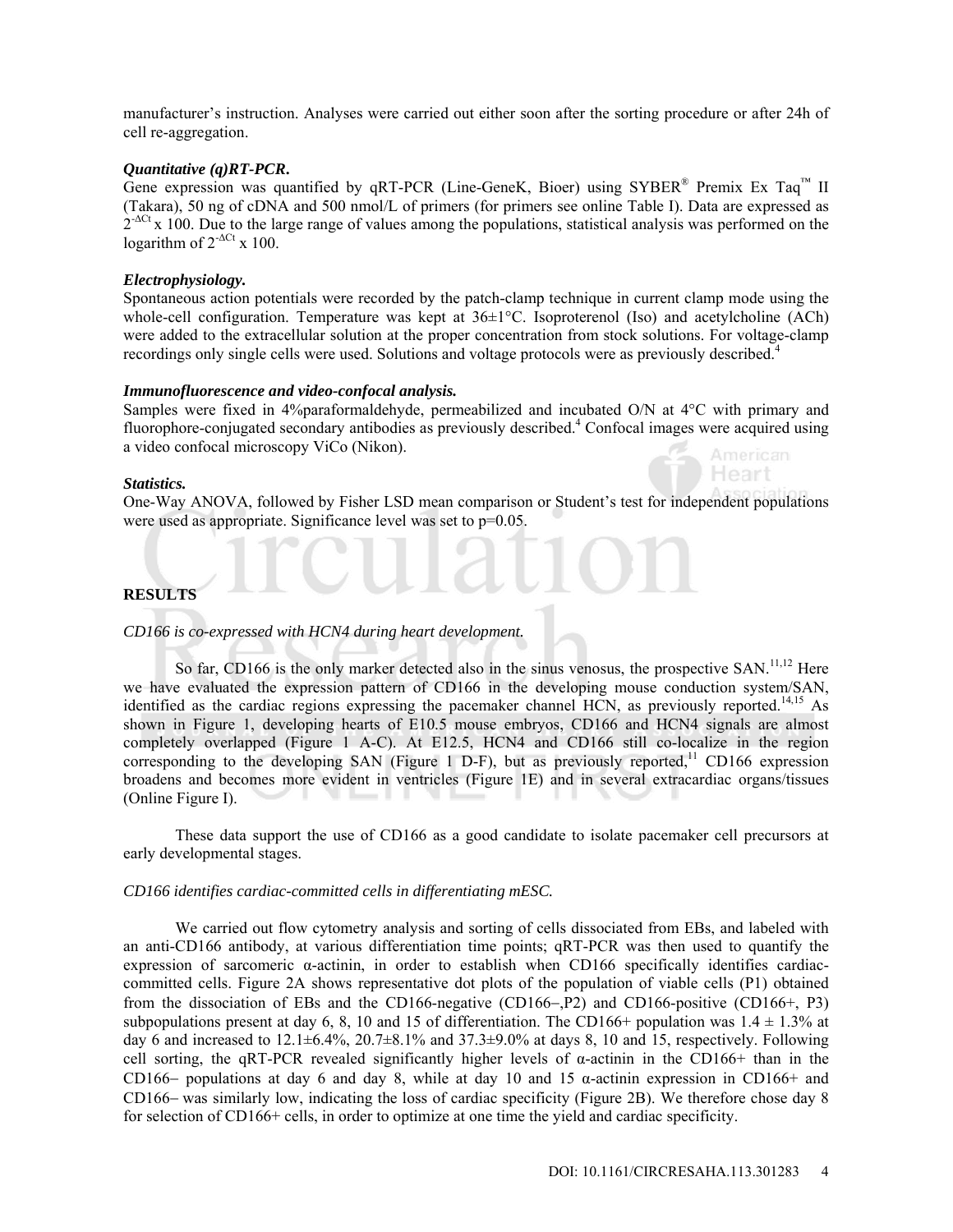To evaluate the purity of the sorting procedure, we compared the expression levels of CD166 in the two populations and in the undifferentiated ESCs; as expected only the CD166+ population showed a high level of expression (Figure 2C). Other cardiac markers such as cTnI, Mef2c and GATA4 were significantly more expressed in CD166+ cells than in CD166- population or in ESCs (Figure 2D).

Since it is known that the cardiac differentiation potential may differ from clone to clone and among different cell lines,<sup>16</sup> we repeated the selection using a different ESC line (CGR8). Flow cytometry and qRT-PCR analyses on CGR8 ESCs confirmed that at day 8, α-actinin expression in CD166+ cells was 10-fold higher than in CD166– cells (Online Figure II), indicating that our selection procedure is effective in isolating cardiac precursors, independently from the ESCs line used.

To better characterize the CD166 population we carried out a FACS analysis on cells dissociated from 8 day-old EBs, to check for the expression of markers typically expressed in cardiovascular precursors (flk-1, Sca-1 and c-kit), in mesenchymal stem cells (CD44 and CD90), and in hematopoietic precursors  $(CD34).$ <sup>17-20</sup> Representative dot plots of Figure 3 show that although flk-1, Sca-1 and c-kit are expressed in 8 day-old EBs (Q1), the fraction of cells co-expressing one of these markers with CD166 (Q2) is very low. The same is true for the mesenchymal markers CD90 while CD44 was expressed in a small proportion of CD166+ cells. As expected, the hematopoietic marker CD34 was not expressed at all. On average, the fraction of double positive cells was: flk-1+/CD166+,  $0.3\pm0.1\%$ ; Sca-1+/CD166+,  $0.6\pm0.1\%$ , ckit+/CD166+, 3.7 $\pm$ 2.8%; CD90/CD166+, 1.0 $\pm$  0.8%; CD44/CD166+, 6.5 $\pm$ 2.3%; CD34/CD166+, 0% (n=3).

We also evaluated the expression of genes whose expression is specifically associated with the endodermal, ectodermal and noncardiac mesodermal lineages in CD166+ cells. qRT-PCR analysis revealed that, in CD166+ cells, the expression levels of the ectodermal marker synaptophysin, the endodermal marker transthyretin and the mesodermal, skeletal muscle-specific marker myoD were low (Online Figure III), further indicating that CD166 recognizes a specific sub-population of cardiac precursors.

### *CD166+ cells express typical SAN genes.*

After sorting, and 24h of re-aggregation, most of the CD166+-derived aggregates started to beat spontaneously (see online Video I), and continued to beat vigorously in culture (see online video II) for up to four weeks. Spontaneous contraction was never seen in aggregates derived from CD166- cells. We quantified the fraction of cells expressing  $\alpha$ -actinin and/or HCN4 at various days after sorting (2, 3 and 4, Online Figure IV).  $\alpha$ -actinin was expressed in the 77-87% of the CD166+ and in the 15-17% of the CD166cells while HCN4 was expressed in 82-84% of the CD166+ and 1-16% of CD166- cells (see Online Table II for actual values).

We then compared, by qRT-PCR, the mRNA levels of several genes either expressed in the embryonic and adult SAN or in ventricles with the levels found in early (just after sorting) or late (3-4 weeks in culture) CD166+ cells (Figure 4). We first analyzed the expression of the transcription factors Tbx18, Tbx3, Isl1 and Shox2, which are important in SAN formation.<sup>21-23</sup> The expression of these genes was high in early CD166+ cells and, even though it decreased in late cultures, remained at levels comparable with those found in the SAN and significantly higher than those found in the ventricle.

We next quantified the gene expression of several proteins and ion channels essential for SAN function.<sup>24</sup> In CD166+ cells and SAN, most of these genes (ssTnI, HCN4, HCN1, CaV1.3, Cx30.2) are expressed at significantly higher levels than in the ventricle. Expression of the T-type calcium channel CaV3.2, high in early CD166+ cells, decreased significantly at later stages; nevertheless, this decrease was accompanied by a slight increase of the CaV3.1 isoform the other T-type calcium isoform expressed in the SAN;<sup>24,25</sup> a similar isoform switch between CaV3.2 and CaV3.1 has been previously documented during both mouse development and mESCs differentiation.<sup>26,27</sup> Connexin 45 (Cx45), an isoform found in all cardiac regions of the embryonic heart, and down-regulated after birth, $24,28$  was expressed at similar levels in all groups but in early CD166+ cells where its expression was significantly higher. We finally quantified in CD166+ cells, the expression of typical ventricular genes, such as Nkx2.5, Kv4.2, HCN2 and Cx43 and again we found levels similar to those of the SAN rather than those of the ventricle (Figure 4). Taken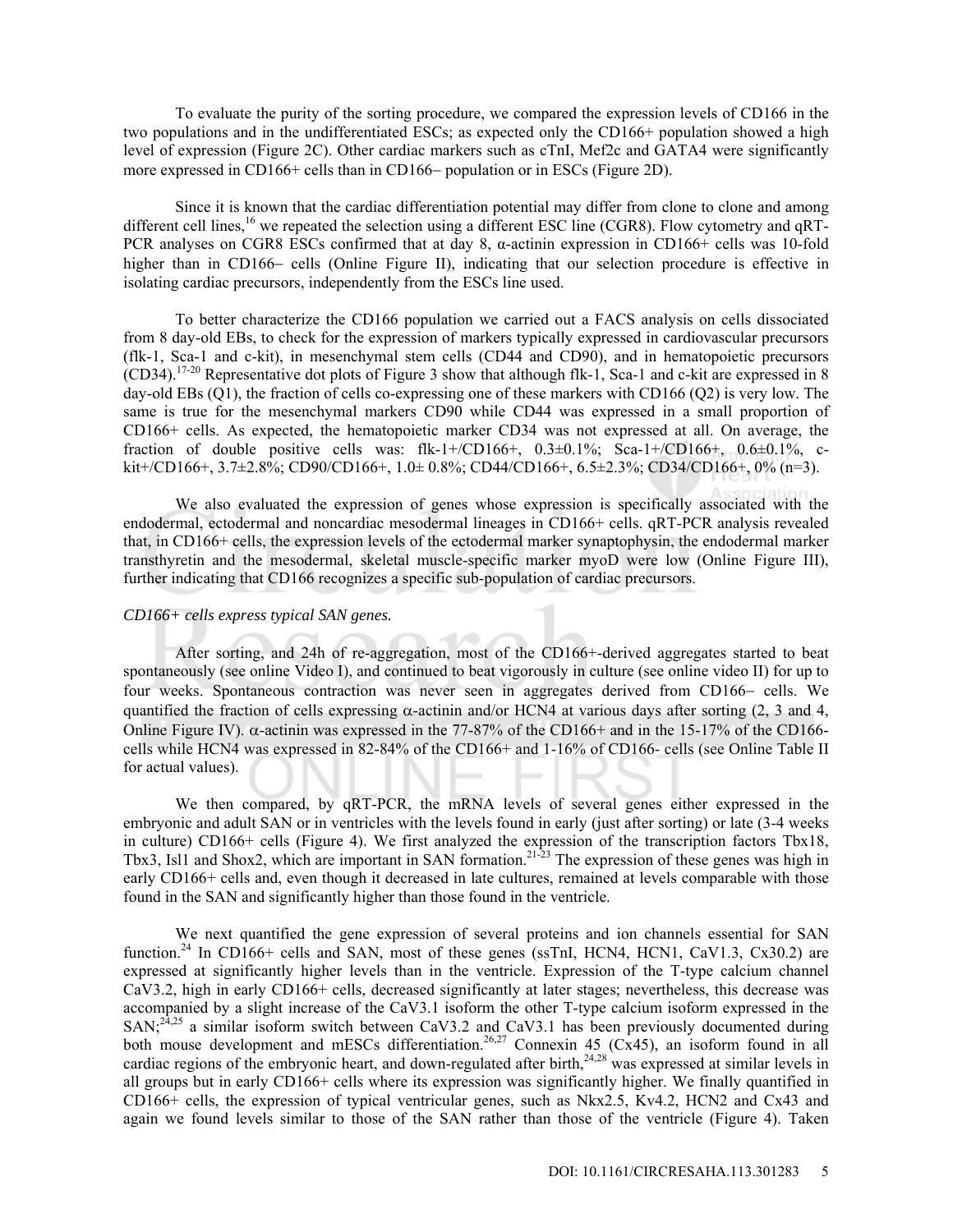together these data indicate that during their in vitro maturation, CD166-selected cells display changes in the gene expression profile which largely recapitulate that of the native SAN cells.

In a subset of experiments we have also evaluated the expression of HCN4, HCN1, ssTnI and Shox2 in  $CD166-$  cells; as expected, these markers were significantly less expressed than in  $CD166+$  cells (Online Figure V).

#### *HCN and calcium channels are functional in CD166-selected cardiomyocytes*.

Since HCN channels are critical for pacemaker activity in both embryonic and adult SAN,<sup>29,30</sup> and their ectopic expression induces repetitive spontaneous activity in the ventricle,  $31$  we evaluated the expression of various HCN subunits at the protein level after 1 or 3 weeks in culture (Figure 5). In agreement with qRT-PCR data, we found that, after 1 week in culture, CD166+ cells expressed both HCN1 (Figure 5B) and HCN4 (Figure 5E) together with the cardiac markers  $\alpha$ -actinin ( $\alpha$ -act, Figure 5A and D) while HCN2, the main ventricular isoform,<sup>32</sup> could not be detected in  $\alpha$ -act-positive cells (Figure 5G,H). Panel I of Figure 5 shows a staining of rat neonatal ventricular myocytes as a positive control of HCN2 staining.

Interestingly, after 3 weeks in culture, CD166-selected cells acquired also a morphology similar to that of adult SAN myocytes (Figure 5J,K and M,N) and, like adult SAN cells, showed co-localization of HCN4 and cav3 staining (Figure 5L).<sup>33</sup> Furthermore, like SAN, CD166-selected cells expressed negligible levels of the atrial-specific alpha-myosin heavy chain (Myh6) and of the ventricular-specific myosin light chain 2v (mlc2v), suggesting no progression of differentiation towards a chamber phenotype (Online Figure VI).

The distribution of HCN4 staining in 25 days-old CD166-selected cell syncytia was quite similar to that observed in murine SAN slices (Online Figure VII).

Since CD166+ cells express the HCN isoforms (HCN4 and 1), typically found in the SAN, we also analyzed the I<sub>f</sub> current. CD166-selected cells display the I<sub>f</sub> current both after 1 (Figure 6A left) and 3 weeks in culture with a voltage dependence comparable to that of native mouse SAN cells (Figure 6 A right);  $V_{1/2}$ were:  $-77.4\pm2.4$  mV and  $-73.4\pm1.2$  mV in early (n=7, filled circles) and late (n=3, open circles) CD166selected cells, and  $-73.6\pm1.4$  in SAN myocytes (n=9, open squares; see also ref 30).

We evaluated also the contribution of the calcium currents ICaL and ICaT to spontaneous activity of CD166-selected cells by superfusing the ICaT blocker Ni<sup>2+</sup> (50  $\mu$ M) and the ICaL blocker nifedipine (0.1)  $\mu$ M) during spontaneous AP recordings (Figure 6B); on average, Ni<sup>2+</sup> decreased rate by 17.7 $\pm$ 2.6% (n=5) and nifedipine by  $16.9\pm6.4\%$  (n=3); these values were not significantly different from those obtained from mouse SAN cells (Ni<sup>2+</sup> 21.6±7.5,n=5; nifedipine 16.5±2.2, n=6)

As mentioned earlier, CD166-selected cardiomyocytes maintain their spontaneous activity for more than 3 weeks in culture; during this period, their beating rate increased (Figure 7A) and the increase was comparable to that of normal mouse embryonic development,<sup>34</sup> suggesting a certain degree of maturation. We finally evaluated whether CD166-selected cardiomyocytes were competent to respond to autonomic agonist stimulation, a feature of SAN myocytes important for modulation of cardiac chronotropism. In Figure 7B confocal images of CD166-selected cells double-stained with anti-β1-, β2-adrenergic or anti-M2 muscarinic (M2 Ach) receptors and Cav3 or  $\alpha$ -actinin (as indicated) are shown. In Figure 7C, spontaneous action potentials before (Control) and during superfusion of the β-adrenergic agonist isoproterenol (Iso, 1  $\mu$ mol/L) or the muscarinic agonist acetylcholine (ACh, 0.1  $\mu$ mol/L) are shown. Upon isoproterenol and acetylcholine stimulation, the beating rate increased by  $56.9\pm8.0\%$  (n=5) and decreased by  $22.9\pm5.4$  (n=3), respectively.

#### *HCN4 promoter is active and delineates CD166+ cells.*

We also generated a clone of ESCs, stably expressing the EGFP under the transcriptional control of the HCN4 promoter (pHCN4-EGFP, see online Methods). pHCN4-EGFP-derived EBs displayed EGFPpositive contracting portions co-expressing caveolin 3 and HCN4 (Online Figure VIII A). As expected, when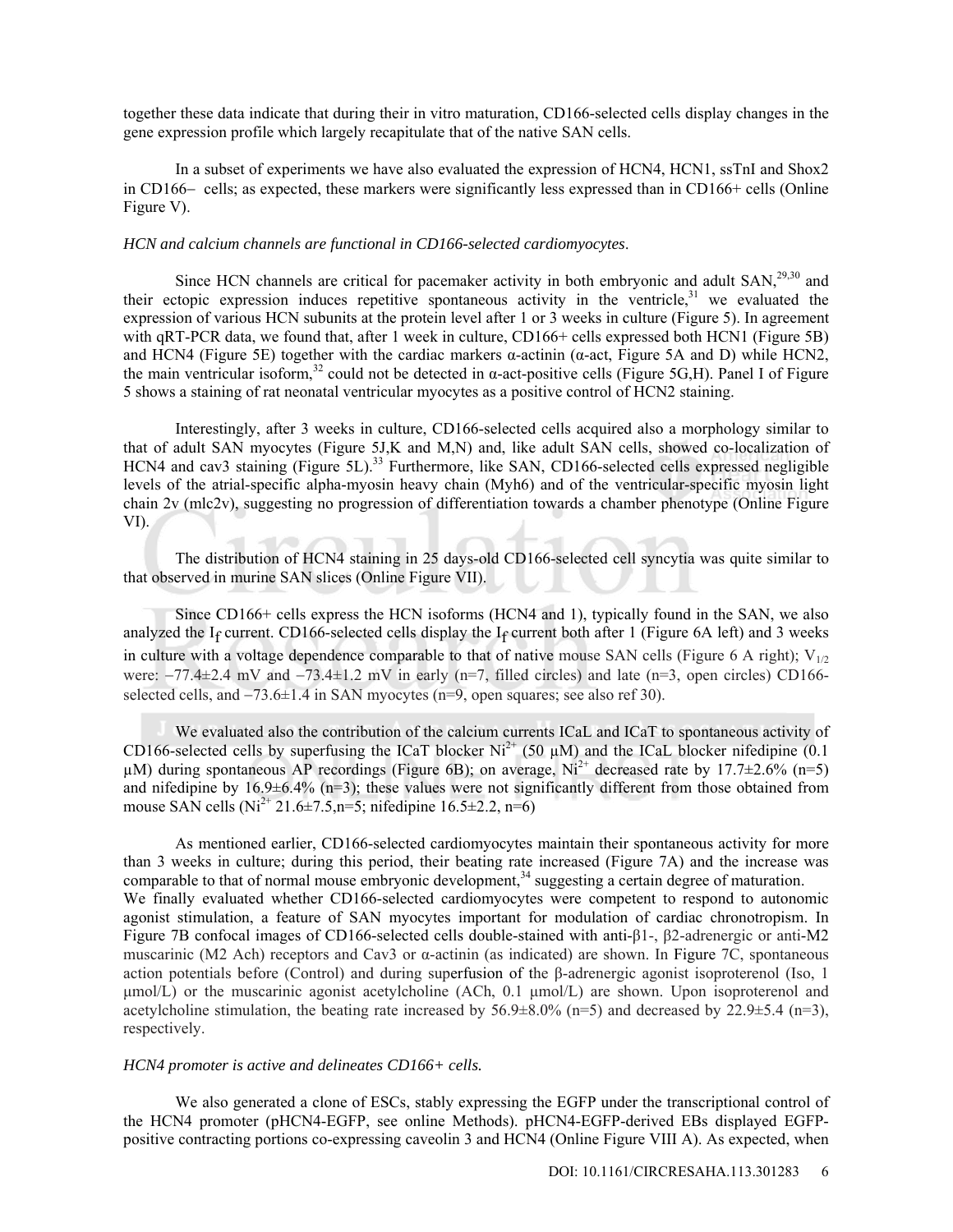CD166+ cells were selected from pHCN4-EGFP EBs, the whole beating layer (online video III) showed the EGFP signal (Online Figure VIII B).

#### *CD166-selected cells drive the rate of co-cultured neonatal ventricular myocytes.*

We have then evaluated if CD166-selected cells can functions as a pacemaker; to this aim we have employed a widely used co-culture system.<sup>35-37</sup> Rat neonatal ventricular myocytes were plated on top of both, spontaneously beating CD166+ cells or of quiescent CD166-, or were plated alone. After a few days, when a syncytium was formed, spontaneous rate was calculated from action potentials recordings. Cardiomyocytes in co-culture with CD166+ cells had a mean rate of  $1.7\pm0.19$  Hz (n=5, data not shown), significantly higher than the rate obtained from both cardiomyocytes in co-culture with CD166–  $(0.82\pm0.17 \text{ Hz}, \text{ n=6})$  and from cardiomyocytes alone (0.84  $\pm$ 0.09 Hz, n=7). These data indicate that CD166+ cells are able to electrically couple and drive an excitable substrate, thus behaving as a biological pacemaker.

### *CD166+ cells have a low proliferative potential* in vitro *and are not teratogenic in vivo.*

One of the major drawbacks of pluripotent stem cells resides in their high proliferative and differentiation potential, leading to teratoma formation. We have quantified CD166+ cell proliferation by BrdU staining; CD166+ cells showed a low proliferative potential at 24h (7.2  $\pm$  2.7%), a value that further decreased at 48h (3.8±1.8%); as expected, the BrdU incorporation rate of undifferentiated ESCs was high (63.5±4.9%). Furthermore CD166+ cells, unlike mES cells, failed to induce teratomas when injected *in vivo* in CD1 nude mice (see supplementary material and Online Figure IX for details).

#### **DISCUSSION**

The possibility to generate *de novo* a population of stem cell-derived pacemaker cardiomyocytes similar if not identical to mature SAN cells would be highly desirable in sight of the development of either a cell-based therapeutic approach aimed at re-establishing the proper cardiac rhythm (biological pacemaker) or as an in vitro cell/tissue model for testing cardioactive drugs. Pluripotent stem cells are particularly attractive for this aim since they can generate spontaneously beating cells with the molecular and functional features typical of SAN/pacemaker myocytes. $4$ 

Since pacemaker cells originating from differentiating ESCs are interspersed among other cell types,<sup>4</sup> their specific selection and isolation remains a major challenge.

So far, two markers have been found to be expressed both in the heart and in ESC-derived cardiomyocytes: CD166 (or ALCAM)<sup>11-13,39</sup> and CD172a (or SIRPA).<sup>40</sup> The fact that SIRPA is expressed in both the fetal and adult human heart (in both atria and ventricles), and that in hESCs, can be used to select a subpopulation enriched in cardiac troponinT-positive precursors, rules against its use as a selection marker for pacemaker precursors. Furthermore, SIRPA could not be detected in mouse heart,<sup>40</sup> suggesting that it does not represent an evolutionary conserved protein for cardiac development.

We have instead selected cells expressing CD166. Although this protein is not an established cardiac marker, it is transiently but specifically expressed in the developing heart tube and sinus venosus the prospective SAN.<sup>11, 12</sup>. Here we have indeed shown that CD166 expressing cells express also HCN4 (Figure 1), a protein that specifically delineates the SAN region both during embryogenesis<sup>14,15,41</sup> and in adulthood.<sup>42-</sup>  $^{45}$  HCN4 is also fundamental for sinus node function since its absence is incompatible with life<sup>29,30</sup> and mutations in its sequence can cause inherited rhythm disturbances.<sup>46</sup>

Here we show that freshly selected CD166+, but not CD166– cells, express high levels of HCN4 mRNA and already 1 day after sorting most of the cells express the HCN4 proteins (Online Figure IV). After 4 weeks in culture, CD166-selected cells maintain a high HCN4 expression, and also assume the spindleshaped morphology typical of SAN cells forming cell agglomerates like those of native SAN (Figure 5J-N and online Figure VI).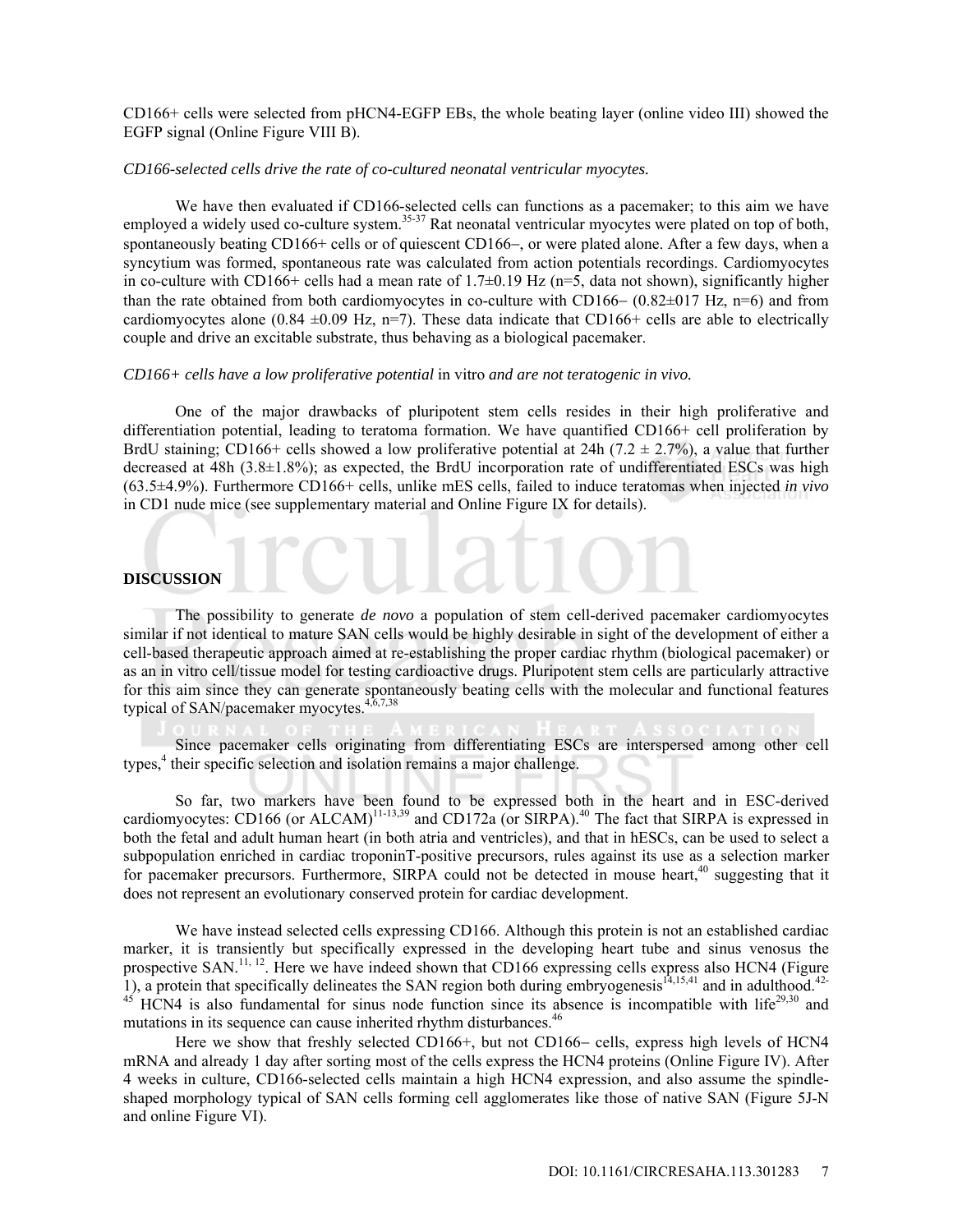CD166+ cells express also high levels of Tbx18, Shox2, Tbx3 and Isl-1 which are known to characterize the pool of mesodermal progenitors which separate early during cardiogenesis<sup>15</sup> to originate first the sinus venosus and then the SAN. Isl-1 also identifies a population of HCN4-expressing myocytes in both the adult murine and human SAN, but it is not expressed in the working myocardium.<sup>47</sup> After three weeks in culture, the expression level of these genes is still comparable to that found in the SAN, and higher than those found in the ventricle. Our data thus show that CD166 represents an optimal marker for specifically selecting SAN precursors.

 CD166-based selection has been previously used to isolate cardiovascular precursors from yolk sack.<sup>12</sup> At embryonic day 8.5, yolk sack-derived CD166+ cells originate both endothelial and cardiac cells, however if CD166+ cells are selected also for flk-1, only the CD166+/flk-1 population formed cardiomyocytes.12 In agreement with this evidence, our data show a negligible co-expression of CD166 and  $f$ lk-1.

Other data show however that ESC-derived flk-1+ cardiac precursor express also c-kit and sca-1,  $^{17,48}$ and that a subpopulation of ESC-derived selected by sca-1 formed  $\alpha$ -MHC-positive contracting aggregates.<sup>49</sup> CD166+ cardiac precursors do not express significant level of either flk-1 or Sca-1 and very low levels of ckit, (Figure 3). Whether this means that our CD166+ cells represent a different population or a different stage of the same population of precursors, it remains to be elucidated. Americani

Previously, Rust *et al.*<sup>13</sup> have shown that CD166 selection of differentiating human ESCs results in a population enriched in cells defined as embryonic cardiomyocytes on the base of ion channels and structural proteins expression. We have instead found that mESC-derived CD166+ cells represent a population specifically committed to become SAN myocytes, as indicated by the expression of specific genes (Figure 4) and proteins (Figure 5), and by the electrophysiological properties typical of native adult SAN cells (Figure 6).

Differences between our data and those of Rust *et al.*<sup>13</sup> could arise both from the different species used and, more likely, as a consequence of the different isolation protocols. For example, they isolated cells when CD166 expression peaked; we instead selected cells when the difference in α-sarcomeric actinin expression between CD166+ and CD166- cells was maximal. Other important differences concern the cell proliferation potential of CD166-selected cells. They found a proliferation rate of about 20-30% while our CD166-sorted cells have a much lower proliferation rate  $( $4\%$  at 48 hrs from sorting)$ . Moreover their cells maintain a high CD166 expression for at least two weeks while in our cells CD166 expression decreased significantly (Online Figure VIII A), as expected during cardiomyocytes maturation.<sup>11</sup>

 Previous attempts to generate pacemaker/SAN myocytes from ESCs have used either a cell engineering<sup>9</sup> or a pharmacological approach<sup>5,50</sup> but neither one resulted in a homogeneous population. Morikawa *et al.*<sup>9</sup> generated mESCs expressing the EGFP under the transcriptional control of HCN4 gene promoter. Contracting areas of these engineered EBs expressed EGFP, HCN4 and other cardiac proteins but when EGFP+ cells were sorted, the majority did not show spontaneous action potentials but instead expressed the neuronal marker nestin,<sup>9</sup> which is in line with the fact that neuronal cells also express HCN4 channels.14 Pharmacological treatment of differentiating ESCs with either 1-ethyl-2-benzimidazolinone (EBIO) or with suramin increased the fraction of sinus node-like cell population by 6 and 3 folds, respectively however these treatments did not prevented contamination by other cell lineages.  $5,50$ 

 In addition to the gene expression pattern, our CD166-selected cardiomyocytes also display the functional properties peculiar of the SAN cardiomyocytes. The main function of SAN myocytes is to spontaneously generate action potentials and to modulate cardiac rhythm so as to account for changes in oxygen demands. CD166-selected cardiomyocytes form a synchronously beating syncytium (see online videos II and III) which fires repetitive and regular action potentials. It is interesting to note that CD166 selected cardiomyocytes, like embryonic hearts,<sup>34</sup> increase their beating frequency with time, reaching a rate similar to that previously reported for dissociated adult mouse SAN myocytes.<sup>30,51</sup> The similarity between CD166-derived syncytia and mature SAN is further validated by the presence of functional β-adrenergic and cholinergic pathways (Figure 7) that physiologically modulate the response to autonomic stimulation, and by the electrophysiological features analyzed. In particular our data clearly show that the kinetic properties of If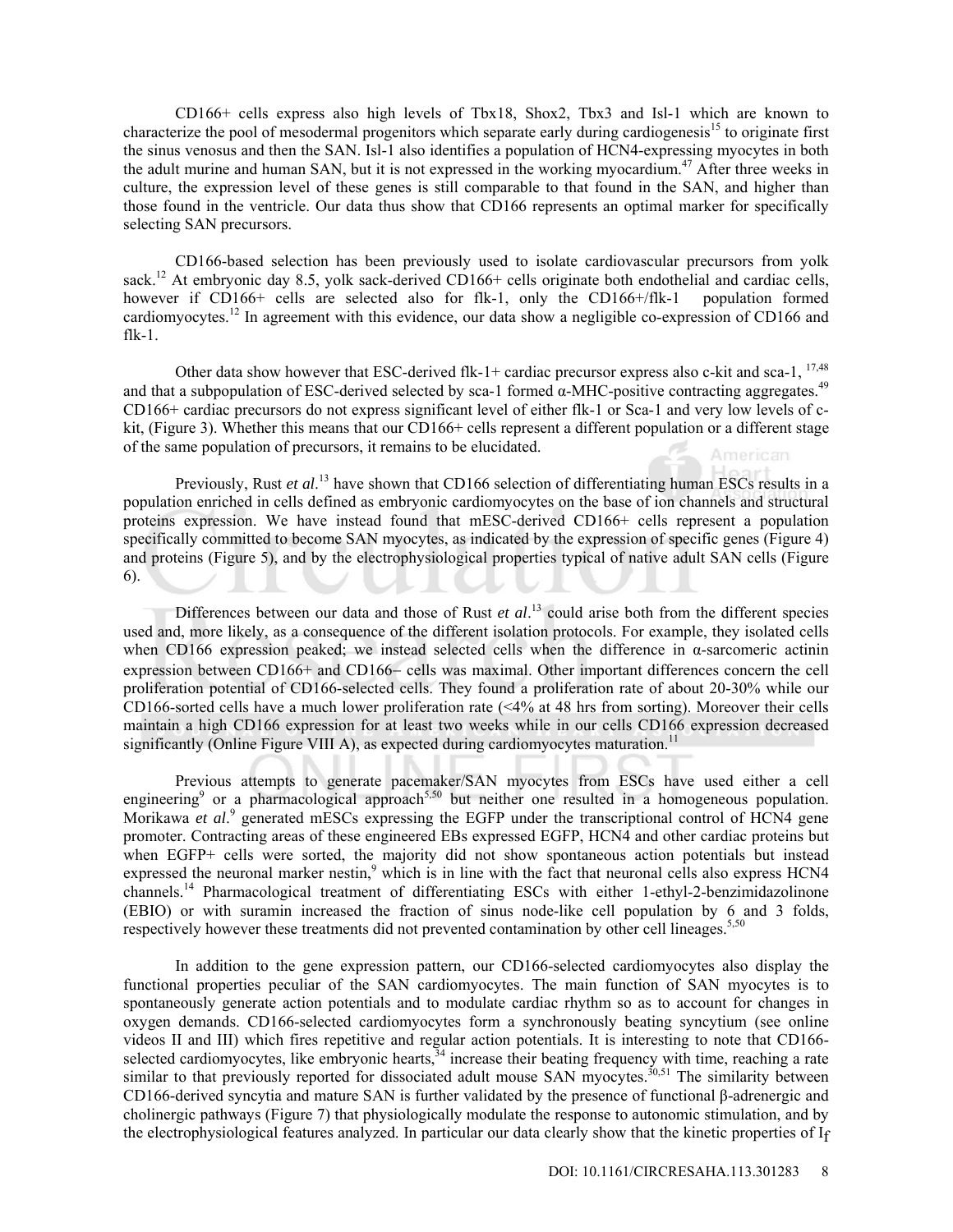and the effect on rate exerted by the blockade of calcium channels are the same in freshly isolated sinoatrial mayocytes and CD166-selected cells.

Finally, it is important to note that a major concern regarding the use of pluripotent cells relates to their ability to easily generate teratomas *in vivo*, unless they are committed/differentiated prior of injection.8 In this respect, based on the low proliferation potential, the lack of expression of pluripotency-related genes and the failure to induce teratomas when injected in CD1 nude mice, CD166+ cells represent a safe substrate.

## **Study Limitation.**

Despite our CD166-selected cells form a spontaneously beating syncytium and are able to electrically connect to and pace a monolayer of ventricular myocytes in vitro, their ability to engraft within the heart and to drive it at physiological rates remain to be addressed. Similarly, although heart development is quite conserved in mammals, the possibility to translate the present protocol to hiPSC, even though CD166 expression has been already reported in the human heart and in human ESC- and iPSC-derived cardiomyocytes, remains to be elucidated.

## **Conclusions.**

In conclusion we have demonstrated that it is possible to specifically recognize and select mesodermal precursors expressing several transcription factors characterizing those cells that in the embryo will originate the sinus node.<sup>21,22</sup> We can thus speculate that once these precursor are isolated from other lineages of the EBs, this condition favors a high level of expression of transcription factors such as Tbx18, Shox-2 and Tbx3 preventing the switch-on of gene programs leading to the working myocardium.<sup>22,23</sup> The CD166-selected cells thus maintain the molecular features necessary to develop into fully functional SAN cardiomyocytes. This finding, when applied to human pluripotent stem cells, could pave the path for the development of a cell-based biological pacemaker useful both for clinical and for in vitro pharmacological applications.

#### **ACKNOWLEDGMENTS**

CGR8 cell line was a kind gift of Dr. Marisa Jaconi Département de Pathologie et Immunologie, Centre Médical Universitaire Genève and Prof. Elisbetta Cerbai, Dipartimento di Farmacologia, Università di Firenze.

#### **SOURCES OF FUNDING**

This work was supported by: Fondo per gli Investimenti della Ricerca di Base [FIRB RBLA035A4X] and Programmi di Ricerca Scientifica di Rilevante Interesse Nazionale [PRIN 2008ETWBTW] to DD.

#### **DISCLOSURES**

None.

#### **REFERENCES**

- 1. Birnie D, Williams K, Guo A, Mielniczuk L, Davis D, Lemery R, Green M, Gollob M, Tang A. Reasons for escalating pacemaker implants. *Am J Cardiol.* 2006;98:93-7.
- 2. Rosen MR, Brink PR, Cohen IS, Robinson RB. Cardiac pacing: from biological to electronic ... to biological? *Circ Arrhythm Electrophysiol.* 2008;1:54-61.
- 3. Cho HC, Marban E. Biological therapies for cardiac arrhythmias: can genes and cells replace drugs and devices? *Circ Res.* 2010;106:674-85.

American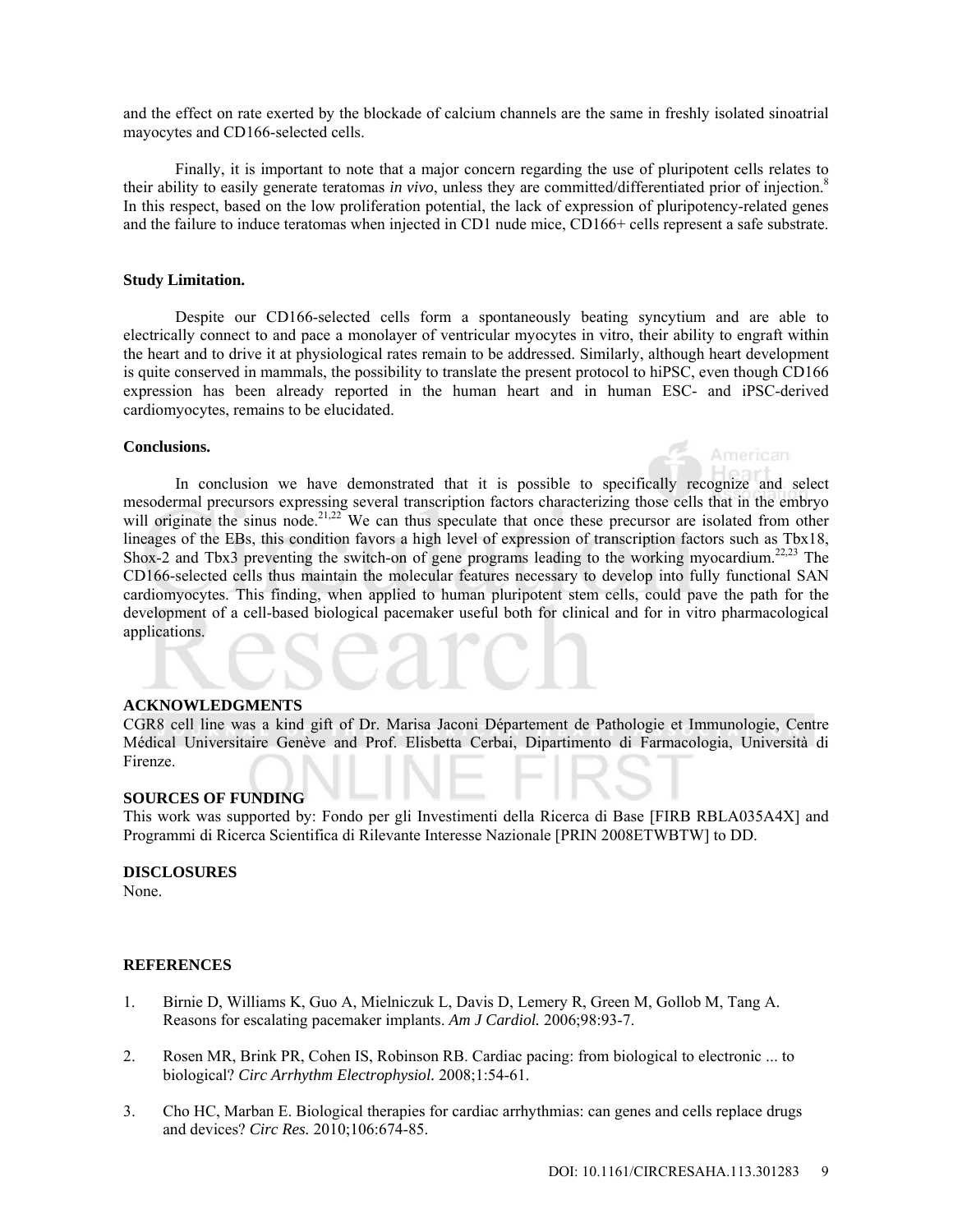- 4. Barbuti A, Crespi A, Capilupo D, Mazzocchi N, Baruscotti M, DiFrancesco D. Molecular composition and functional properties of f-channels in murine embryonic stem cell-derived pacemaker cells. *J Mol Cell Cardiol.* 2009;46:343-51.
- 5. Kleger A, Seufferlein T, Malan D et al. Modulation of calcium-activated potassium channels induces cardiogenesis of pluripotent stem cells and enrichment of pacemaker-like cells. *Circulation.* 2010;122:1823-36.
- 6. He JQ, Ma Y, Lee Y, Thomson JA, Kamp TJ. Human embryonic stem cells develop into multiple types of cardiac myocytes: action potential characterization. *Circ Res.* 2003;93:32-9.
- 7. Ma J, Guo L, Fiene SJ, Anson BD, Thomson JA, Kamp TJ, Kolaja KL, Swanson BJ, January CT. High purity human-induced pluripotent stem cell-derived cardiomyocytes: electrophysiological properties of action potentials and ionic currents. *Am J Physiol Heart Circ Physiol.* 2011;301:H2006- H2017.
- 8. Behfar A, Perez-Terzic C, Faustino RS, Arrell DK, Hodgson DM, Yamada S, Puceat M, Niederlander N, Alekseev AE, Zingman LV, Terzic A. Cardiopoietic programming of embryonic stem cells for tumor-free heart repair. *J Exp Med.* 2007;204:405-20. American
- 9. Morikawa K, Bahrudin U, Miake J, Igawa O, Kurata Y, Nakayama Y, Shirayoshi Y, Hisatome I. Identification, isolation and characterization of HCN4-positive pacemaking cells derived from murine embryonic stem cells during cardiac differentiation. *Pacing Clin Electrophysiol.* 2010;33:290-303.
- 10. Gassanov N, Er F, Zagidullin N, Hoppe UC. Endothelin induces differentiation of ANP-EGFP expressing embryonic stem cells towards a pacemaker phenotype. *FASEB J.* 2004;18:1710-2.
- 11. Hirata H, Murakami Y, Miyamoto Y, Tosaka M, Inoue K, Nagahashi A, Jakt LM, Asahara T, Iwata H, Sawa Y, Kawamata S. ALCAM (CD166) is a surface marker for early murine cardiomyocytes. *Cells Tissues Organs.* 2006;184:172-80.
- 12. Murakami Y, Hirata H, Miyamoto Y, Nagahashi A, Sawa Y, Jakt M, Asahara T, Kawamata S. Isolation of cardiac cells from E8.5 yolk sac by ALCAM (CD166) expression. *Mech Dev.* 2007;124:830-9.
- 13. Rust W, Balakrishnan T, Zweigerdt R. Cardiomyocyte enrichment from human embryonic stem cell cultures by selection of ALCAM surface expression. *Regen Med.* 2009;4:225-37.
- 14. Garcia-Frigola C, Shi Y, Evans SM. Expression of the hyperpolarization-activated cyclic nucleotidegated cation channel HCN4 during mouse heart development. *Gene Expr Patterns.* 2003;3:777-83.
- 15. Mommersteeg MT, Hoogaars WM, Prall OW, Gier-de Vries C, Wiese C, Clout DE, Papaioannou VE, Brown NA, Harvey RP, Moorman AF, Christoffels VM. Molecular pathway for the localized formation of the sinoatrial node. *Circ Res.* 2007;100:354-62.
- 16. Ward CM, Barrow KM, Stern PL. Significant variations in differentiation properties between independent mouse ES cell lines cultured under defined conditions. *Exp Cell Res.* 2004;293:229-38.
- 17. Kattman SJ, Huber TL, Keller GM. Multipotent flk-1+ cardiovascular progenitor cells give rise to the cardiomyocyte, endothelial, and vascular smooth muscle lineages. *Dev Cell.* 2006;11:723-32.
- 18. Matsuura K, Nagai T, Nishigaki N, Oyama T, Nishi J, Wada H, Sano M, Toko H, Akazawa H, Sato T, Nakaya H, Kasanuki H, Komuro I. Adult cardiac Sca-1-positive cells differentiate into beating cardiomyocytes. *J Biol Chem.* 2004;279:11384-91.
- 19. Oh H, Bradfute SB, Gallardo TD, Nakamura T, Gaussin V, Mishina Y, Pocius J, Michael LH, Behringer RR, Garry DJ, Entman ML, Schneider MD. Cardiac progenitor cells from adult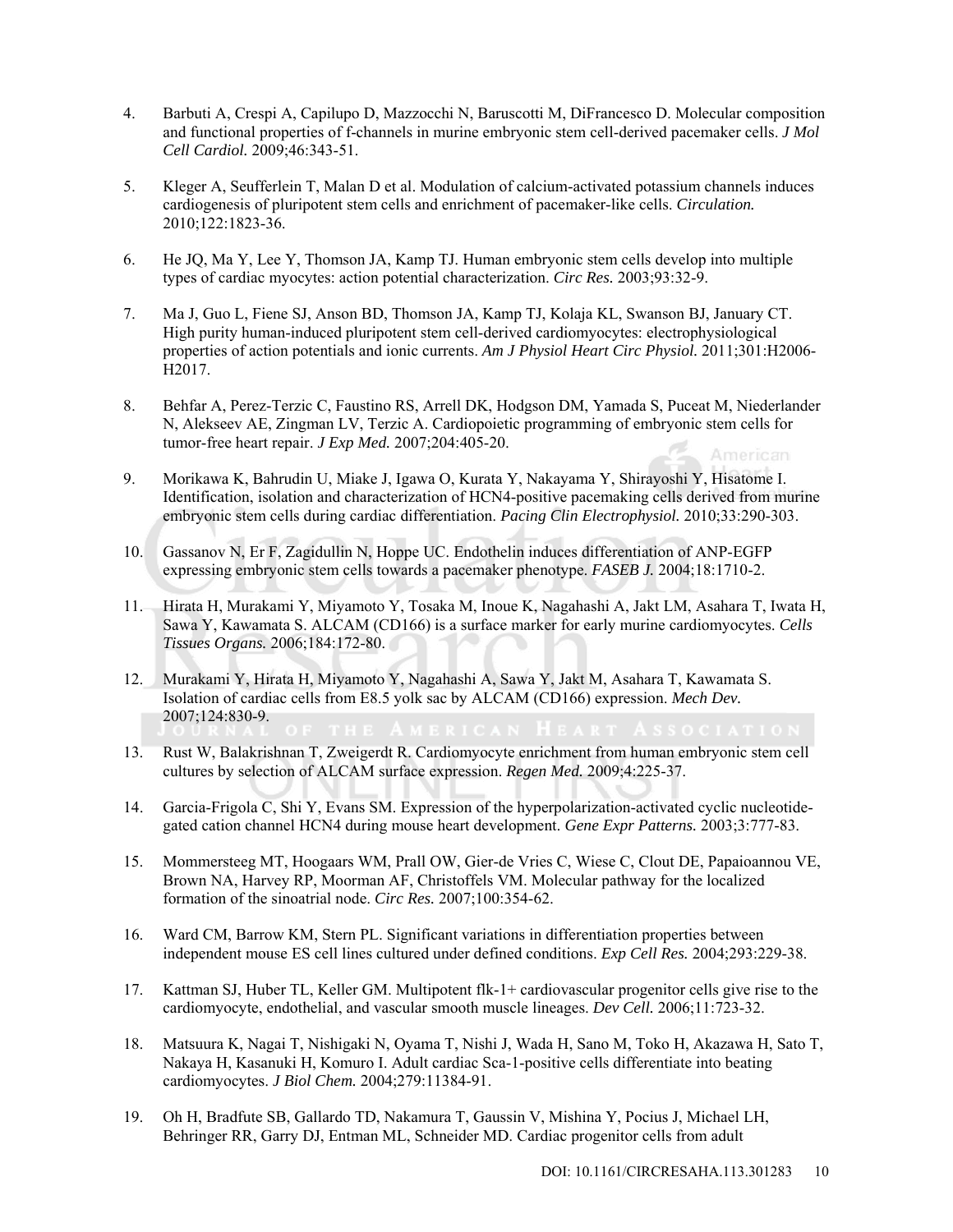myocardium: homing, differentiation, and fusion after infarction. *Proc Natl Acad Sci U S A.* 2003;100:12313-8.

- 20. Wei F, Wang T, Liu J, Du Y, Ma A. The subpopulation of mesenchymal stem cells that differentiate toward cardiomyocytes is cardiac progenitor cells. *Exp Cell Res.* 2011;317:2661-70.
- 21. Bakker ML, Christoffels VM, Moorman AF. The cardiac pacemaker and conduction system develops from embryonic myocardium that retains its primitive phenotype. *J Cardiovasc Pharmacol.* 2010;56:6- 15.
- 22. Christoffels VM, Smits GJ, Kispert A, Moorman AF. Development of the pacemaker tissues of the heart. *Circ Res.* 2010;106:240-54.
- 23. Wiese C, Grieskamp T, Airik R, Mommersteeg MT, Gardiwal A, de Gier-de VC, Schuster-Gossler K, Moorman AF, Kispert A, Christoffels VM. Formation of the sinus node head and differentiation of sinus node myocardium are independently regulated by Tbx18 and Tbx3. *Circ Res.* 2009;104:388-97.
- 24. Marionneau C, Couette B, Liu J, Li H, Mangoni ME, Nargeot J, Lei M, Escande D, Demolombe S. Specific pattern of ionic channel gene expression associated with pacemaker activity in the mouse heart. *J Physiol.* 2005;562:223-34. Heart
- 25. Mangoni ME, Traboulsie A, Leoni AL, Couette B, Marger L, Le QK, Kupfer E, Cohen-Solal A, Vilar J, Shin HS, Escande D, Charpentier F, Nargeot J, Lory P. Bradycardia and slowing of the atrioventricular conduction in mice lacking CaV3.1/alpha1G T-type calcium channels. *Circ Res.* 2006;98:1422-30.
- 26. Mizuta E, Miake J, Yano S, Furuichi H, Manabe K, Sasaki N, Igawa O, Hoshikawa Y, Shigemasa C, Nanba E, Ninomiya H, Hidaka K, Morisaki T, Tajima F, Hisatome I. Subtype switching of T-type Ca 2+ channels from Cav3.2 to Cav3.1 during differentiation of embryonic stem cells to cardiac cell lineage. *Circ J.* 2005;69:1284-9.
- 27. Mizuta E, Shirai M, Arakawa K, Hidaka K, Miake J, Ninomiya H, Kato M, Shigemasa C, Shirayoshi Y, Hisatome I, Morisaki T. Different distribution of Cav3.2 and Cav3.1 transcripts encoding T-type Ca(2+) channels in the embryonic heart of mice. *Biomed Res.* 2010;31:301-5.
- 28. Alcolea S, Theveniau-Ruissy M, Jarry-Guichard T, Marics I, Tzouanacou E, Chauvin JP, Briand JP, Moorman AF, Lamers WH, Gros DB. Downregulation of connexin 45 gene products during mouse heart development. *Circ Res.* 1999;84:1365-79.
- 29. Stieber J, Herrmann S, Feil S, Loster J, Feil R, Biel M, Hofmann F, Ludwig A. The hyperpolarizationactivated channel HCN4 is required for the generation of pacemaker action potentials in the embryonic heart. *Proc Natl Acad Sci U S A.* 2003;100:15235-40.
- 30. Baruscotti M, Bucchi A, Viscomi C, Mandelli G, Consalez G, Gnecchi-Rusconi T, Montano N, Casali KR, Micheloni S, Barbuti A, DiFrancesco D. Deep bradycardia and heart block caused by inducible cardiac-specific knockout of the pacemaker channel gene Hcn4. *Proc Natl Acad Sci U S A.* 2011;108:1705-10.
- 31. Qu J, Plotnikov AN, Danilo P, Jr., Shlapakova I, Cohen IS, Robinson RB, Rosen MR. Expression and function of a biological pacemaker in canine heart. *Circulation.* 2003;107:1106-9.
- 32. Schweizer PA, Yampolsky P, Malik R, Thomas D, Zehelein J, Katus HA, Koenen M. Transcription profiling of HCN-channel isotypes throughout mouse cardiac development. *Basic Res Cardiol.* 2009;104:621-9.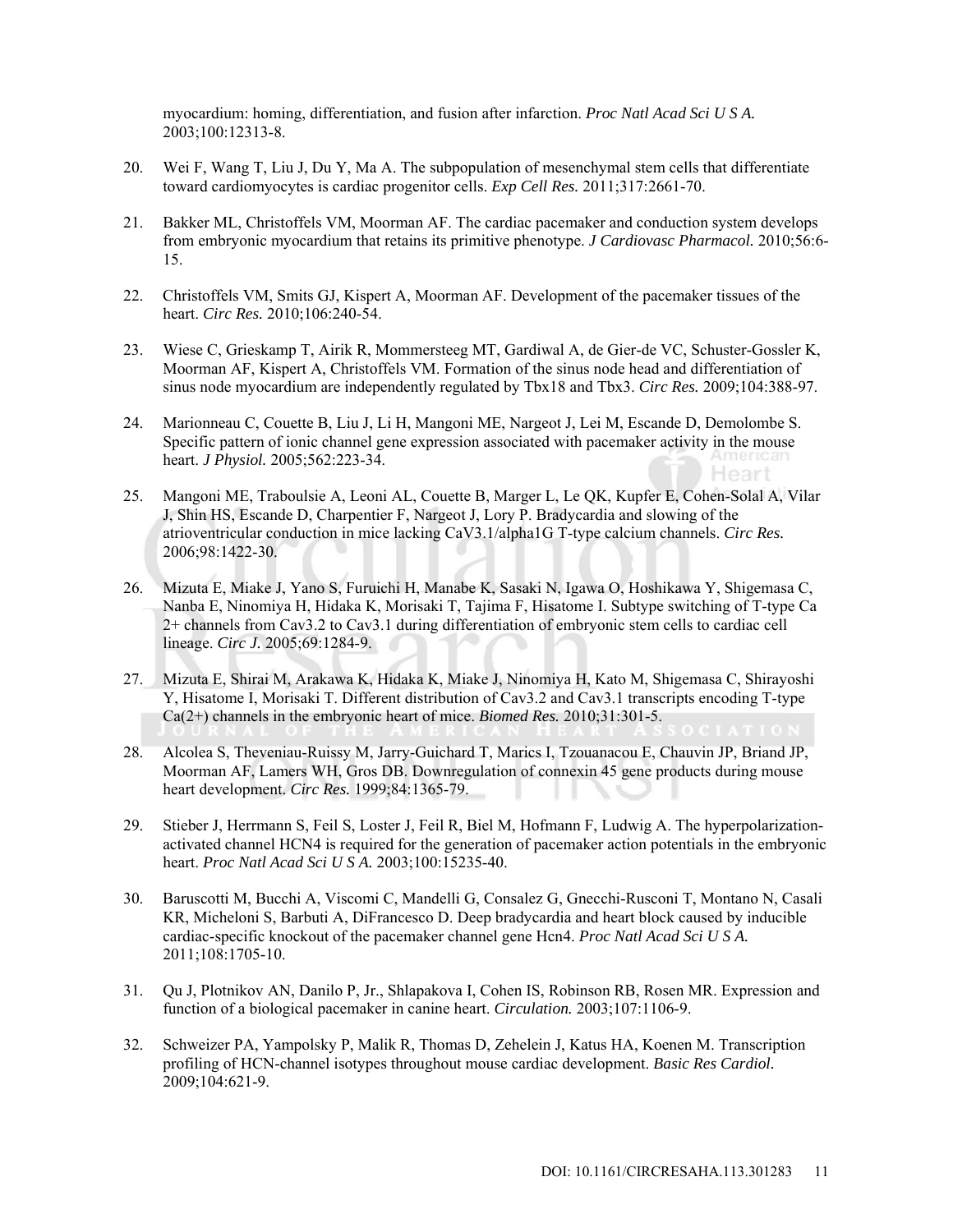- 33. Barbuti A, Terragni B, Brioschi C, DiFrancesco D. Localization of f-channels to caveolae mediates specific beta2-adrenergic receptor modulation of rate in sinoatrial myocytes. *J Mol Cell Cardiol.* 2007;42:71-8.
- 34. Zhou YQ, Foster FS, Parkes R, Adamson SL. Developmental changes in left and right ventricular diastolic filling patterns in mice. *Am J Physiol Heart Circ Physiol.* 2003;285:H1563-H1575.
- 35. Potapova I, Plotnikov A, Lu Z, Danilo P, Jr., Valiunas V, Qu J, Doronin S, Zuckerman J, Shlapakova IN, Gao J, Pan Z, Herron AJ, Robinson RB, Brink PR, Rosen MR, Cohen IS. Human mesenchymal stem cells as a gene delivery system to create cardiac pacemakers. *Circ Res.* 2004;94:952-9.
- 36. Xue T, Cho HC, Akar FG, Tsang SY, Jones SP, Marban E, Tomaselli GF, Li RA. Functional integration of electrically active cardiac derivatives from genetically engineered human embryonic stem cells with quiescent recipient ventricular cardiomyocytes: insights into the development of cellbased pacemakers. *Circulation.* 2005;111:11-20.
- 37. Kehat I, Khimovich L, Caspi O, Gepstein A, Shofti R, Arbel G, Huber I, Satin J, Itskovitz-Eldor J, Gepstein L. Electromechanical integration of cardiomyocytes derived from human embryonic stem cells. *Nat Biotechnol.* 2004;22:1282-9. American
- 38. Yanagi K, Takano M, Narazaki G, Uosaki H, Hoshino T, Ishii T, Misaki T, Yamashita JK. Hyperpolarization-activated cyclic nucleotide-gated channels and T-type calcium channels confer automaticity of embryonic stem cell-derived cardiomyocytes. *Stem Cells.* 2007;25:2712-9.
- 39. Lin B, Kim J, Li Y, Pan H, Carvajal-Vergara X, Salama G, Cheng T, Li Y, Lo CW, Yang L. Highpurity enrichment of functional cardiovascular cells from human iPS cells. *Cardiovasc Res.* 2012;95:327-35.
- 40. Dubois NC, Craft AM, Sharma P, Elliott DA, Stanley EG, Elefanty AG, Gramolini A, Keller G. SIRPA is a specific cell-surface marker for isolating cardiomyocytes derived from human pluripotent stem cells. *Nat Biotechnol.* 2011;29:1011-8.
- 41. Hoogaars WM, Tessari A, Moorman AF, de Boer PA, Hagoort J, Soufan AT, Campione M, Christoffels VM. The transcriptional repressor Tbx3 delineates the developing central conduction system of the heart. *Cardiovasc Res.* 2004;62:489-99.
- 42. Yamamoto M, Dobrzynski H, Tellez J, Niwa R, Billeter R, Honjo H, Kodama I, Boyett MR. Extended atrial conduction system characterised by the expression of the HCN4 channel and connexin45. *Cardiovasc Res.* 2006;72:271-81.
- 43. Liu J, Dobrzynski H, Yanni J, Boyett MR, Lei M. Organisation of the mouse sinoatrial node: structure and expression of HCN channels. *Cardiovasc Res.* 2007;73:729-38.
- 44. Brioschi C, Micheloni S, Tellez JO, Pisoni G, Longhi R, Moroni P, Billeter R, Barbuti A, Dobrzynski H, Boyett MR, DiFrancesco D, Baruscotti M. Distribution of the pacemaker HCN4 channel mRNA and protein in the rabbit sinoatrial node. *J Mol Cell Cardiol.* 2009;47:221-7.
- 45. Chandler NJ, Greener ID, Tellez JO et al. Molecular architecture of the human sinus node: insights into the function of the cardiac pacemaker. *Circulation.* 2009;119:1562-75.
- 46. Baruscotti M, Barbuti A, Bucchi A. The cardiac pacemaker current. *J Mol Cell Cardiol.* 2010;48:55- 64.
- 47. Weinberger F, Mehrkens D, Friedrich FW, Stubbendorff M, Hua X, Muller JC, Schrepfer S, Evans SM, Carrier L, Eschenhagen T. Localization of islet-1-positive cells in the healthy and infarcted adult murine heart. *Circ Res.* 2012;110:1303-10.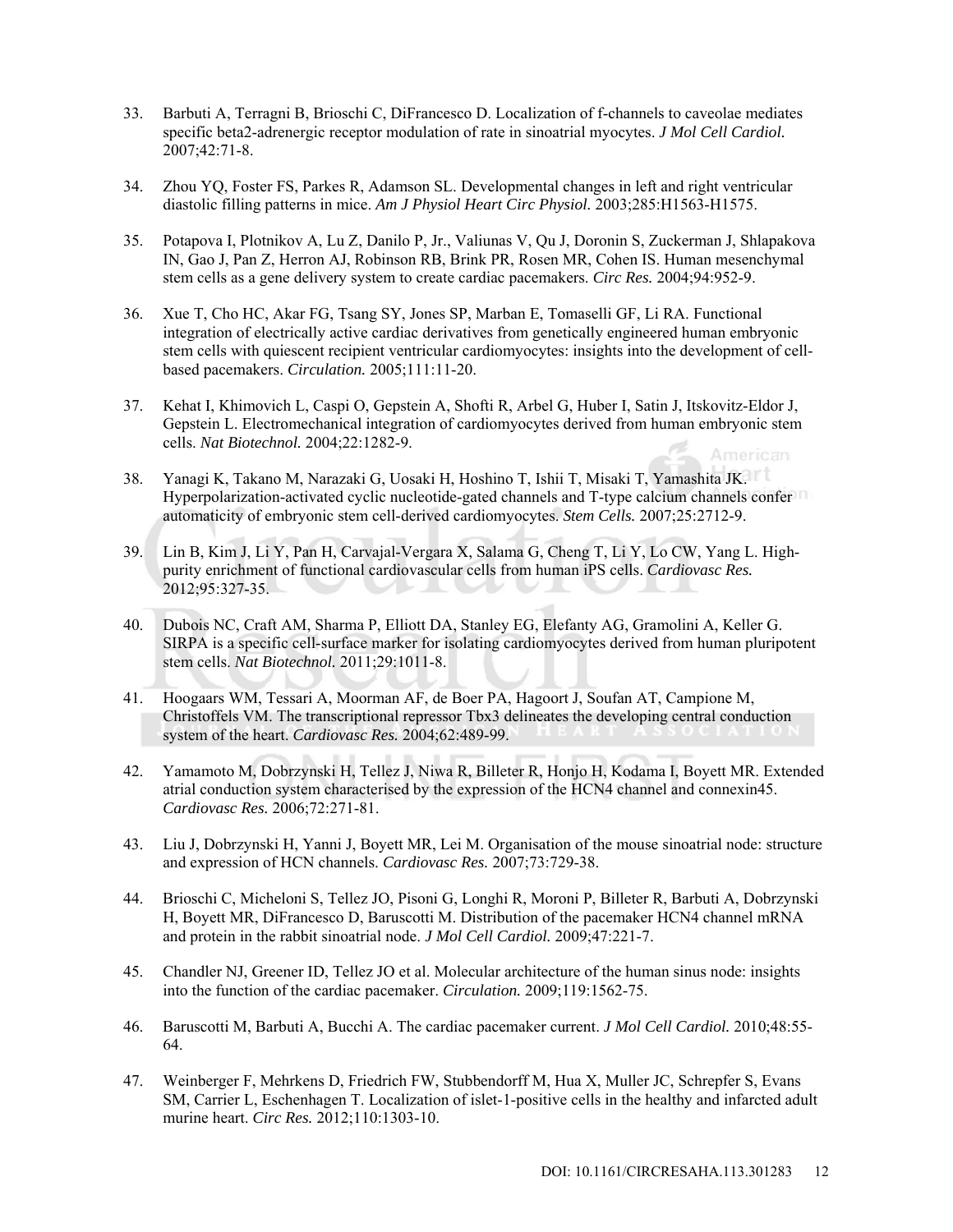- 48. Baba S, Heike T, Yoshimoto M, Umeda K, Doi H, Iwasa T, Lin X, Matsuoka S, Komeda M, Nakahata T. Flk1(+) cardiac stem/progenitor cells derived from embryonic stem cells improve cardiac function in a dilated cardiomyopathy mouse model. *Cardiovasc Res.* 2007;76:119-31.
- 49. Lam ML, Hashem SI, Claycomb WC. Embryonic stem cell-derived cardiomyocytes harbor a subpopulation of niche-forming Sca-1+ progenitor cells. *Mol Cell Biochem.* 2011;349:69-76.
- 50. Wiese C, Nikolova T, Zahanich I, Sulzbacher S, Fuchs J, Yamanaka S, Graf E, Ravens U, Boheler KR, Wobus AM. Differentiation induction of mouse embryonic stem cells into sinus node-like cells by suramin. *Int J Cardiol.* 2011;147:95-111.
- 51. Cho HS, Takano M, Noma A. The electrophysiological properties of spontaneously beating pacemaker cells isolated from mouse sinoatrial node. *J Physiol.* 2003;550:169-80.

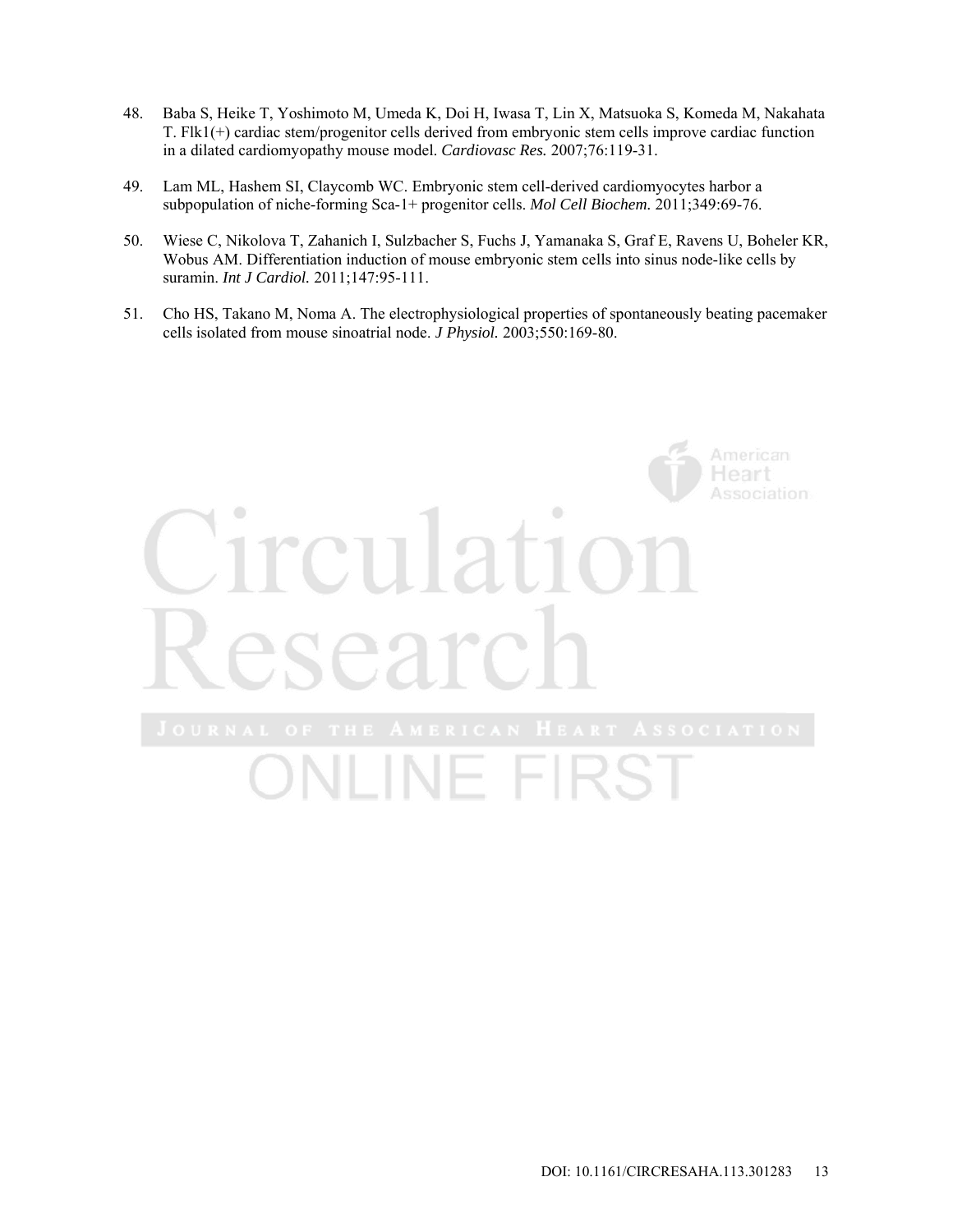# **FIGURE LEGENDS**

**Figure 1. CD166+ expression in the developing cardiac conduction system. A,D,** Hematoxilin & eosin staining of E10.5 (A) and E12.5 hearts; ra, right atrium; la, left atrium, rv, right ventricle; lv, left ventricle; avc, atrioventricular canal; rsh right sinus horn; rscv, right superior caval vein. **B,C,E,F,** confocal images of adjacent slices of E10.5 (B,C) and E12.5 heart (E,F) showing the expression of CD166 and HCN4 proteins.

**Figure 2. CD166 recognize cardiac precursors. A, Representative dot-plots of CD166– and CD166+** populations (P2 and P3 gates respectively) obtained by flow cytometry analysis of cells dissociated from EBs (P1 gate); at different time points of differentiation. **B**, qRT-PCR analysis of cardiac α-actinin (α-act) in CD166+ (white bars) and CD166 (gray bars) at the various times. **C, D**, quantitative expression analysis of CD166 (C) and of the cardiac genes, cTnI, Mef2c and GATA4 (D) in unsorted ESCs and in CD166+ and CD166– cells sorted at day 8 of differentiation.  $*$  indicates  $p<0.05$  *v* CD166+.

**Figure 3. Flow cytometry characterization of the CD166+ population.** Representative dot plots showing the proportion of CD166+ cells co-expressing cardiovascular (Flk-1, Sca-1 and c-kit), mesenchymal (CD90 and CD44) and hematopoietic (CD34) markers at day 8 of differentiation.

**Figure 4. Comparison of gene expression in early and late CD166+ cells, SAN and ventricle.** qRT-PCR analysis of transcription factors (Tbx18 Tbx3, Isl1 and Shox2), structural proteins and ion channel (ssTnI, HCN4, HCN1, CaV1.3, CaV3.2, CaV3.1, Cx 30.2 and Cx 45) involved in SAN development and function and of ventricular genes (Nkx2.5, Kv 4.2, HCN2 and Cx43).  $*$  denotes p<0.05 vs SAN;  $\#$  denotes p<0.05 vs ventricle.

**Figure 5. HCN channel expression in CD166-selected cells.** Confocal images of CD166-selected cells, after 1 (**A-H**) or 3 (**J-L**) weeks in culture, labeled with either the cardiac proteins  $\alpha$ -actinin ( $\alpha$ -act, green) or caveolin3 (cav-3, green) and the various HCN isoforms (red). Neonatal ventricular myocytes were used as positive control for HCN2 staining (**I**, red). Nuclei were stained with DAPI. **M,N,** Phase contrast images of a single CD166-derived cells 25 days after cell sorting (**M**), and of an acutely dissociated mouse SAN cell (**N**). Calibration bars 50 μm.

**Figure 6. Functional comparison between CD166-selected cells and SAN myocytes. A left,**  representative If traces recorded from single CD166-selected cells after 1 week in culture ; **right,** mean activation curves obtained from CD166-selected cells after 1 (filled circles) and 3 weeks (open circles) in cultures and from mouse SAN myocytes (open squares); lines represent the best fitting by the Boltzmann equation. **B**, Representative action potentials recorded from CD166-selected cells (top panels) and SAN cells (bottom panels) in control (Tyrode) and during superfusion of either 50  $\mu$ mol/L Ni<sup>2+</sup> or 100 nmol/L nifedipine.

**Figure 7. Autorhythmic activity of CD166+-derived cells and autonomic modulation. A**, Mean rate calculated from spontaneously beating CD166-selected cells at different time points in culture; insets show representative action potential traces. **B**, confocal images showing co-expression of caveolin3 with β1 and β2-adrenergic receptors and of α-actinin with M2 muscarinic receptors. Nuclei were stained with DAPI. Calibration bars 50 μm. **C**, spontaneous action potentials recorded in control and during perfusion of 1 μmol/L isoproterenol (Iso) and 0.1 μmol/L acetylcholine (Ach) from CD166-selected cells; the bar graph shows the mean rate changes caused by the autonomic agonists.